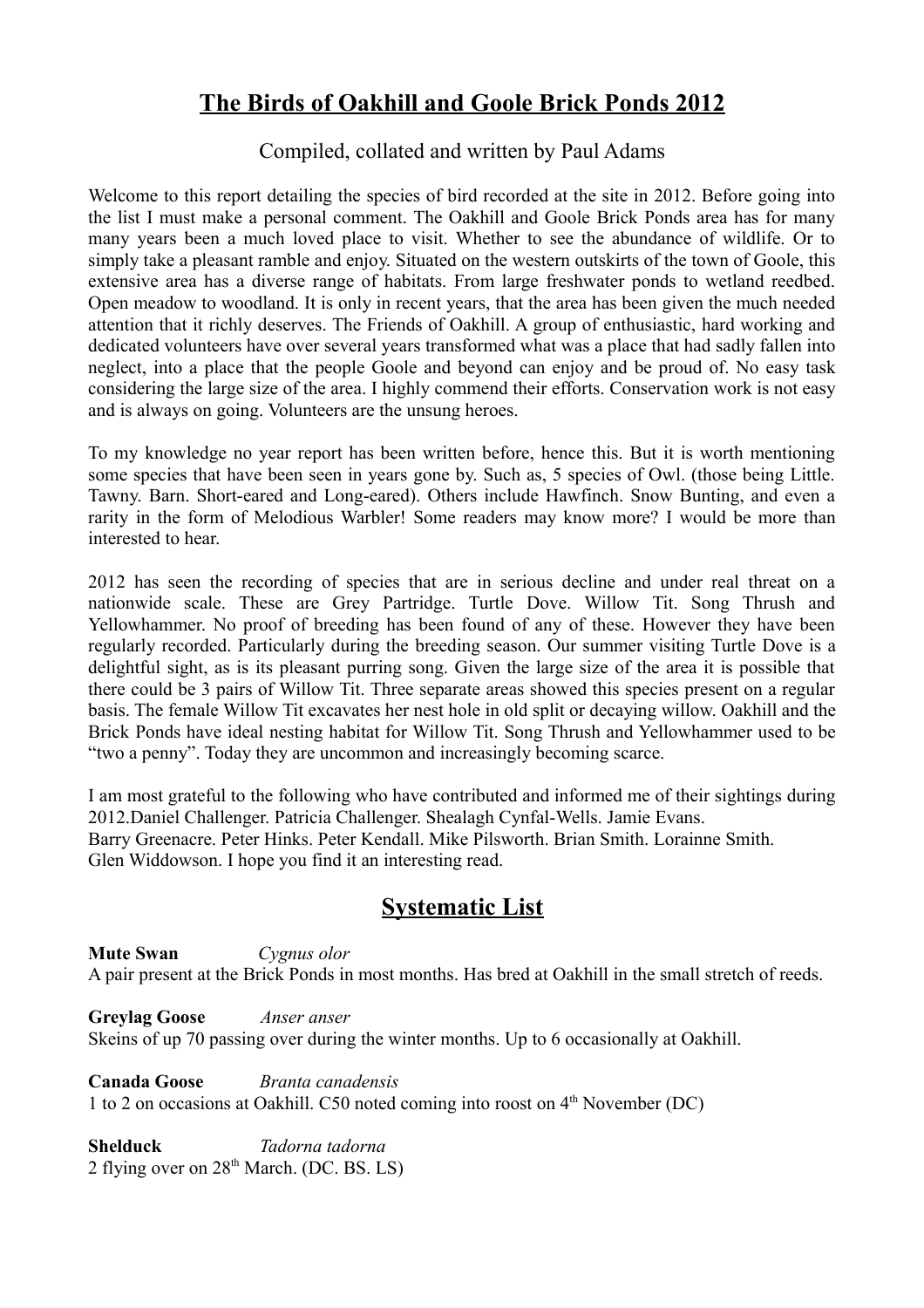**Wigeon** *Anas penelope* A calling individual on  $4<sup>th</sup>$  November (DC)

**Teal** *Anas crecca*  Noted in the wetland area with 12 on  $4<sup>th</sup>$  February and 4 on  $19<sup>th</sup>$  February (DC)

**Mallard** *Anas platyrhynchos* 2 pairs at the Brick Ponds.

**Tufted Duck** *Aythya fuligula*  Recorded on many dates at Oakhill. A maximum of 32 on 1<sup>st</sup> March (PH)

**Goosander** *Mergus merganser* 2 noted on  $17<sup>th</sup>$  March (JE). 3 flew over east on  $18<sup>th</sup>$  March.

**Red-legged Partridge** *Alectoris rufa*  2 at the car park on  $10^{th}$  June.

**Grey Partridg**e *Perdix perdix*  A pair were regularly seen near the Brick Ponds during the summer months (DC, PH)

**Pheasant** *Phasianus colchicus* Present throughout the year.

**Cormorant** *Phalacracorax carbo*  1 to 2 occasionally fishing at Oakhil.

**Grey Heron** *Ardea cinerea*  Singles noted at various site locations throughout the year.

**Little Grebe** *Tachybaptus ruficollis* A single was heard at Oakhill on  $23<sup>rd</sup>$  and  $25<sup>th</sup>$  March (PH. BS), and seen on 9<sup>th</sup> April (PA)

### **Great Crested Grebe** *Podiceps cristatus*

A pair successfully bred at Oakhill. An occupied nest was discovered on  $16<sup>th</sup>$  June (DC). A brood of 4 young "stripeys" on  $15<sup>th</sup>$  July (PA. DC)

**Marsh Harrier** *Circus aeruginosus* 1 to 2 seen on many dates during the early and later months of the year.

**Sparrowhawk** *Accipiter nisus*  Regularly recorded throughout the year. Probably breeds.

**Buzzard** *Buteo buteo* Noted on many dates by many observers at Oakhill. 3 on  $5<sup>th</sup>$  September (PH)

**Kestrel** *Falco tinnunculus* Present throughout the year.

**Peregrine** *Falco peregrinus* 1 hunting on 21st February.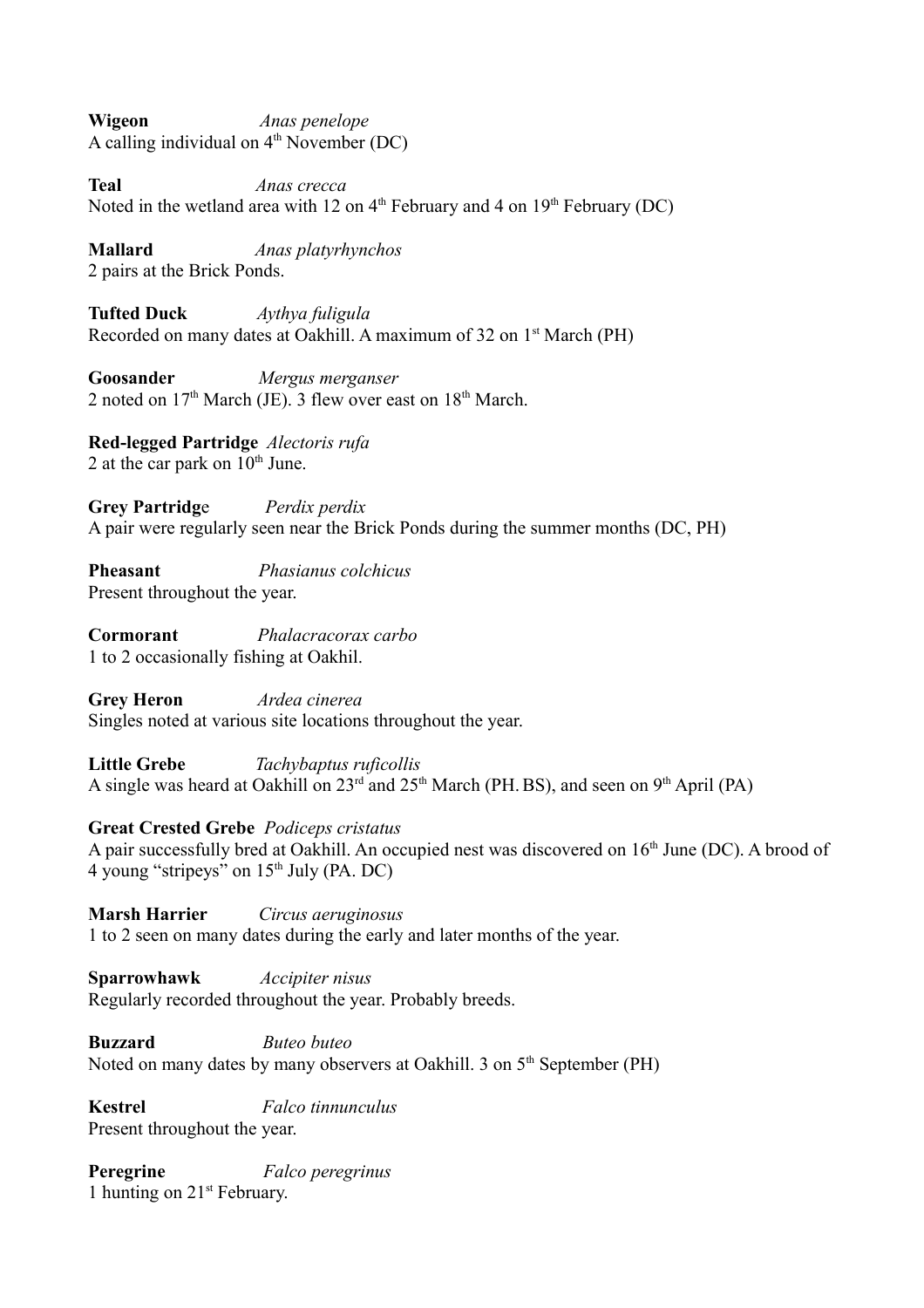**Water Rail** *Rallus aquaticus* Heard on many dates (DC. SCW) in the wetland area. Also heard to the east of the Brick Ponds.

**Moorhen** *Gallinula chloropus* Present throughout the year.

**Coot** *Fulica atra* Up to 8 at Oakhill throughout the year.

**Lapwing** *Vanellus vanellus*  Flocks seen in fields near Oakhill. 27 flying over Oakhill Pond on 11<sup>th</sup> November.

**Snipe** *Gallinago gallinago* Singles flushed from the wetland areas on several dates.

**Woodcock** *Scolopax rusticola*  1 on  $15<sup>th</sup>$  January (DC)

**Common Gul**l *Larus canus* Occasional visitor to Oakhill in single figure numbers.

**Black-headed Gull** *Larus ridibundus*  Occasional visitor to Oakhill in single figure numbers.

**Wood Pigeon** *Columba palumbus*  Present throughout the year. Large numbers 200 + during the winter months.

**Collared Dove** *Streptopelia decaocto* 1 was in Potter Grange on 18th March.

**Turtle Dove** *Streptopelia turtur* First noted on 15<sup>th</sup> May (DC. JE). Present throughout the breeding season near the Brick Ponds with 2 seen on several dates (many observers)

**Cuckoo** *Cuculus canorus*  1 on  $13<sup>th</sup>$  May (PH). 1 on  $14<sup>th</sup>$  May (SCW)

**Tawny Owl** *Strix aluco* Many records. Noted at Potter Grange (DC) and a close flying one at Oakhill (LS)

**Long-eared Owl** *Asio otus*

The surveys conducted by Daniel Challenger and Glen Widdowson proved the presence of this highly nocturnal species. A female was heard near the level crossings area on 14<sup>th</sup> July with a pair being accidentally flushed the day after.

**Short-eared Owl** *Asio flammeus* 1 was seen on  $4<sup>th</sup>$  November (DC)

**Swift** *Apus apus* A few sightings of spring passage birds. The first being 3 on  $13<sup>th</sup>$  May. (PH)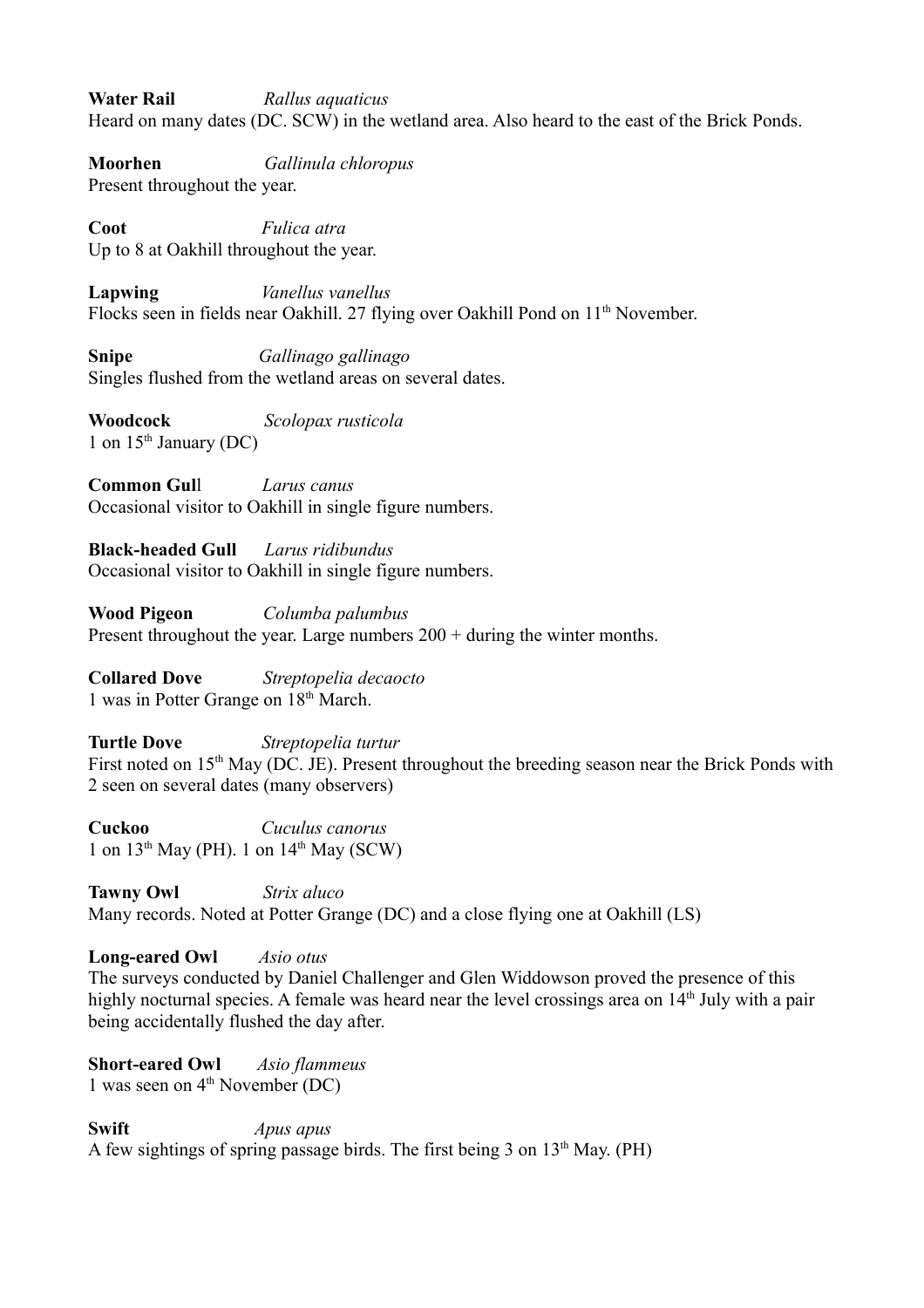#### **Kingfisher** *Alcedo atthis*

Many records from the Brick and Oakhill Ponds. One was watched fetching and carrying food at the Brick Ponds.

#### **Green Woodpecker** *Picus viridis*

Present throughout the year. Proven breeding by Peter Hinks.

**Great Spotted Woodpecker** *Dendrocopos major*

Present throughout the year.

**Magpie** *Pica pica* Present throughout the year.

**Jay** *Garrulus glandarius* Singles on  $28<sup>th</sup>$  January.  $25<sup>th</sup>$  March. 13<sup>th</sup> August. 3 on  $18<sup>th</sup>$  November. (PA. DC. PH

**Jackdaw** *Corvus monedula* A few records during winter.

**Rook** *Corvus frugilegus* Seen on the eastern edge of the recording area in good numbers.

**Carrion Crow** *Corvus corone* Present throughout the year.

**Goldcrest** *Regulus regulus* Many records January to March. September to December.

**Blue Tit** *Parus caeruleus* Abundant all areas.

**Great Tit** *Parus major* Abundant all areas.

**Coal Tit** *Parus ater* Many records of individuals January to March. September to December.

**Willow Tit** *Parus montanus* Present throughout the year at three locations.

**Skylark** *Alauda arvensis* A regular singing bird March to June. Southerly autumn passage noted.

**Swallow** *Hirundo rustica* The first was noted on  $18<sup>th</sup>$  April (DC). Few records for the summer. 10 on  $16<sup>th</sup>$  June (DC)

**House Martin** *Delichon urbica* The first was seen on  $18<sup>th</sup>$  May (PH). 20 on  $16<sup>th</sup>$  June (DC)

**Long-tailed Tit** *Aegithalos caudatus* Present throughout the year in good numbers. Several parties numbering 10 to 20.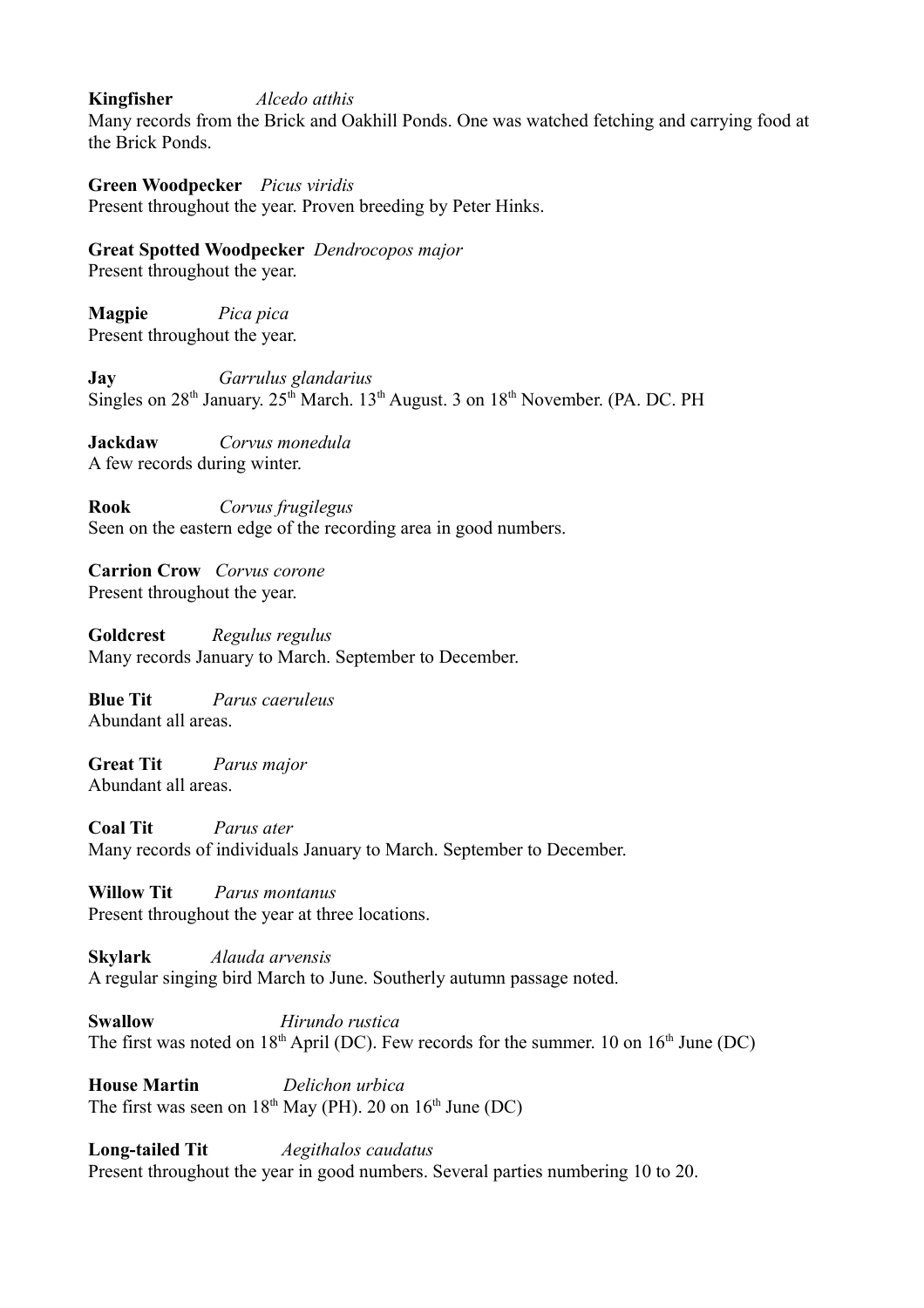**Chiffchaff** *Phylloscopus collybita* The first was heard on  $18<sup>th</sup>$  March. Thereafter numbers increased. Maximum of 16 on  $9<sup>th</sup>$  April.

**Willow Warbler** *Phylloscopus trochilus* The first was on 16th April (PH)

**Blackcap** *Sylvia atricapilla* The first heard on 9<sup>th</sup> April.

**Garden Warbler** *Sylvia borin* The first on 9<sup>th</sup> April.

**Lesser Whitethroat** *Sylvia curruca* The first records was on  $5<sup>th</sup>$  May during the Dawn Chorus Walk. (PA, DC. MP). With 5 heard.

**Whitethroat** *Sylvia communis* The first heard on  $30<sup>th</sup>$  April (PH). 6 on  $13<sup>th</sup>$  May.

**Cetti's Warbler** *Cettia cetti* One gave a burst of song on  $21<sup>st</sup>$  February near the wetland area. (PA)

**Grasshopper Warbler** *Locustella naevia* A somewhat late arrival on  $14<sup>th</sup>$  July with an individual "reeling" to the east of the car park, (PA, DC. JE. GW)

**Sedge Warbler** *Acrocephalus schoenobaenus* First heard on  $30<sup>th</sup>$  April (PH)

**Reed Warbler** *Acrocephalus scirpaceus* First heard on  $30<sup>th</sup>$  April (PH)

**Treecreeper** *Certhia familaris* Present throughout the year.

**Wren** *Troglodytes troglodytes* Present throughout the year.

**Starling** *Sturnus vulgaris* Occasional visitor to Potter Grange in small numbers.

**Blackbird** *Turdus merula* Present throughout the year. Larger numbers in November  $C100 +$ )

**Fieldfare** *Turdus pilaris* Flocks of up to 20 January to March. C50+ in November.

**Song Thrush** *Turdus philomelos* Noted territorial at Potter Grange and the Brick Ponds. Occasionally heard at Oakhill.

**Redwing** *Turdus iliacus* A few single figure records from January to March. The autumn returnee influx more substantial C150+.